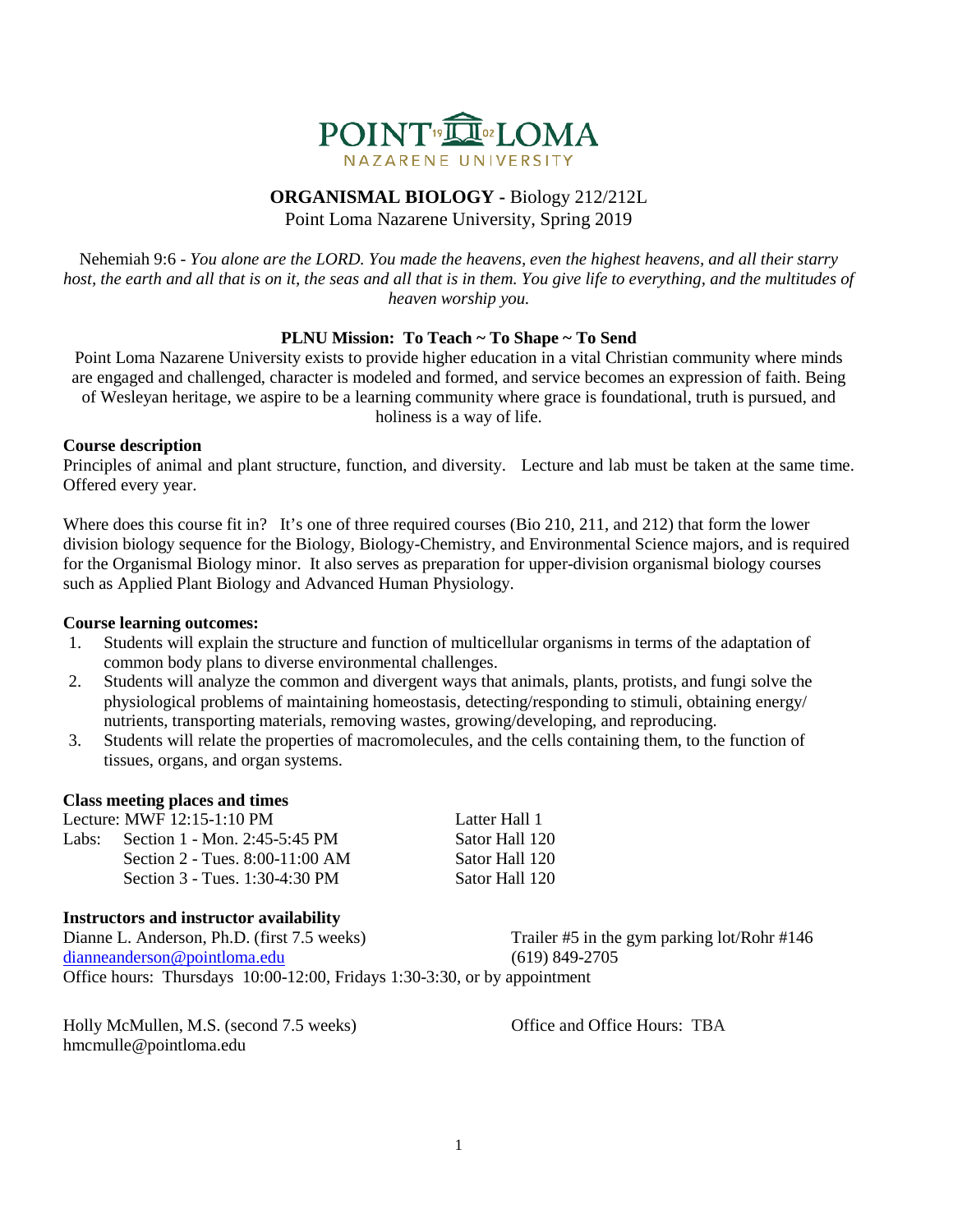# **Required materials**

- 1. **Brooker, Widmaier, Graham & Stiling.** *Principles of Biology,* 2nd edition. McGraw-Hill, 2017*.* Using another edition Brooker text is possible – you will just need to find the appropriate sections. It is helpful to bring this textbook to lab. You may wish to consult it in lecture class, too. ISBN: 978-1259875120
- **2. Dissection kit -** Available at bookstore.
- 3. **Chamovitz, Daniel (2013 or 2017 edition). What a plant knows: A field guide to the senses.** Scientific American: New York, New York. (Referred to as "WAPK" in the schedule) NOTE: Editions of this book were released in 2013 and 2017 – they have the SAME cover. They have almost the same content, but the chapters are just rearranged.
- 4. **iClicker –** Available in the bookstore if you don't already have one

# **How we've organized this course and how you can succeed…**

Lecture class is designed to introduce you to essential concepts illustrated by specific examples, and to equip you to apply your understanding to scientific problems. The associated **reading** comes from a stated portion of a chapter or chapters of Brooker, or from other reading that may be assigned. The lab exercises are an important component of the course. It's always a good idea to bring your textbook (Brooker) to lab. Each lab will have a 5 pt. quiz at the beginning of class to assess understanding of the previous week's lab.

# **Help with studying, keeping up, and writing**

We recognize that students come from a great variety of academic backgrounds, and that some of you may not have yet developed the appropriate study skills to do as well as you would like in college. Everyone needs help from time to time. There are many places to gain assistance or study skills - your peers, the professors, or PLNU's Tutorial Services Center. The center is located at the south end of the Bond Academic Center, next to the Office of Global Studies. A list of the Center's services can be found here:

<http://www.pointloma.edu/experience/offices/student-services/tutorial-services/services>

# **Assignments and grading**

All assignments are to be submitted/turned in by the beginning of the class session when they are due—including assignments posted in Canvas. Incompletes will only be assigned in extremely unusual circumstances. Your grades for lecture and lab will be combined, and the same grade will be given to both.

| <b>Assignment/Exam</b>                                                               | <b>Points possible</b> |
|--------------------------------------------------------------------------------------|------------------------|
| Exams 3 @ 100 points each                                                            | 300 points             |
| Final exam (partly comprehensive)                                                    | 100 points             |
| 10 lab quizzes @ 5 points each (if you complete all 11<br>labs, one is extra credit) | 50 points              |
| WAPK quizzes 3 @ 10 points each                                                      | 30 points.             |
| 12 labs @ 10 points each (if you complete all 13 labs,<br>one is extra credit)       | 120 points             |
| Clicker questions or other in-class activities                                       | Approx. 90 points      |
| Misc. assignments                                                                    | Approx. 30 points.     |
| <b>TOTAL</b>                                                                         | 720 points             |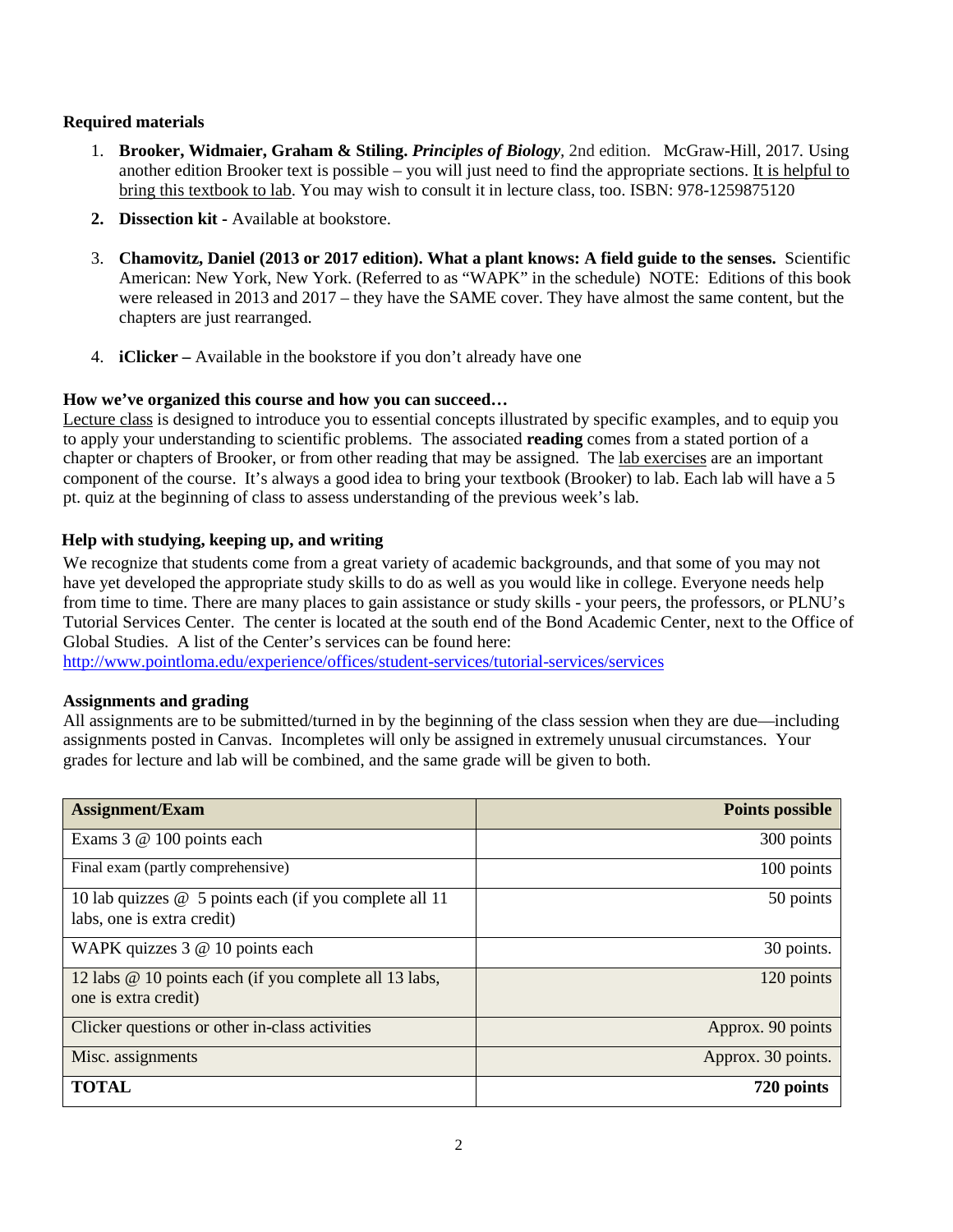#### **Grade calculation**

Your letter grade will be determined from your normalized cumulative total (converted to a %) as follows: A: 90-100% B: 80-89.9% C: 70-79.9% D: 60-69.9% F: below 59.9% Plus and minus grades will be assigned as follows:

A: 92-100 A-: 90-91.9 B+: 88.0-89.9 B: 82.0-87.9 B-: 80.0-81.9 etc.

#### **Exams**

The course has three lecture exams as well as the final exam. Exams consist of multiple-choice, matching, and short-answer questions. The final exam will consist of 60% related to the last portion of the course, as well as 40% related to the main ideas/themes of the overall course. Please notify the appropriate instructor **in advance** of the need to reschedule an exam in case of an excused absence.

Final Exam policy: Successful completion of this class requires taking the final examination on its scheduled day (**Wednesday, May 1, 2019 from 10:30 AM – 1:00 PM**). No requests for early examinations or alternative days will be approved, except in extremely rare occasions.

# **Attendance**

Lecture and laboratory attendance is mandatory. Poor attendance tends to correlate with low exam scores. Please communicate with us regarding any planned absences. At 5 lecture (or 2 lab) absences, we must contact the Vice-Provost for Academic Administration for possible de-enrollment. At 10 lecture (or 3 lab) absences, de-enrollment is automatic. Note these important dates:

January 18, 2019 is the last day to add BIO 212.

March 22, 2019 is the last day to drop BIO 212.

# **In-class expectations: Laptop computers/punctuality/courtesy**

Computer activity in class must be course-related. Misuse in this regard could lead to us to ban all personal computers and phones in class. We will endeavor to start lecture and lab classes at the stated times. Please do the same! Extend the same type of courteous, considerate, and respectful behavior towards each other and towards us as we will extend to you.

# **Clicker registration**

The iClicker remote is available to buy or rent at the bookstore or online. You need to register your clicker online by going to this web address:<https://www1.iclicker.com/register-a-remote>

# *Undergraduate Syllabus Notification Page*

# *PLNU COPYRIGHT POLICY*

*Point Loma Nazarene University, as a non-profit educational institution, is entitled by law to use materials protected by the US Copyright Act for classroom education. Any use of those materials outside the class may violate the law.*

# *PLNU ACADEMIC HONESTY POLICY*

*Students should demonstrate academic honesty by doing original work and by giving appropriate credit to the ideas of others. Academic dishonesty is the act of presenting information, ideas, and/or concepts as one's own when in reality they are the results of another person's creativity and effort. A faculty member who believes a situation involving academic dishonesty has been detected may assign a failing grade for that assignment or examination, or, depending on the seriousness of the offense, for the course. Faculty should follow and students may appeal using the procedure in the university Catalog. Se[e Academic](http://catalog.pointloma.edu/content.php?catoid=18&navoid=1278)  [Policies](http://catalog.pointloma.edu/content.php?catoid=18&navoid=1278) for definitions of kinds of academic dishonesty and for further policy information.*

# *PLNU ACADEMIC ACCOMMODATIONS POLICY*

*While all students are expected to meet the minimum standards for completion of this course as established by the instructor, students with disabilities may require academic adjustments, modifications or auxiliary aids/services. At Point Loma Nazarene University (PLNU), these students are requested to register with the Disability Resource Center (DRC), located in*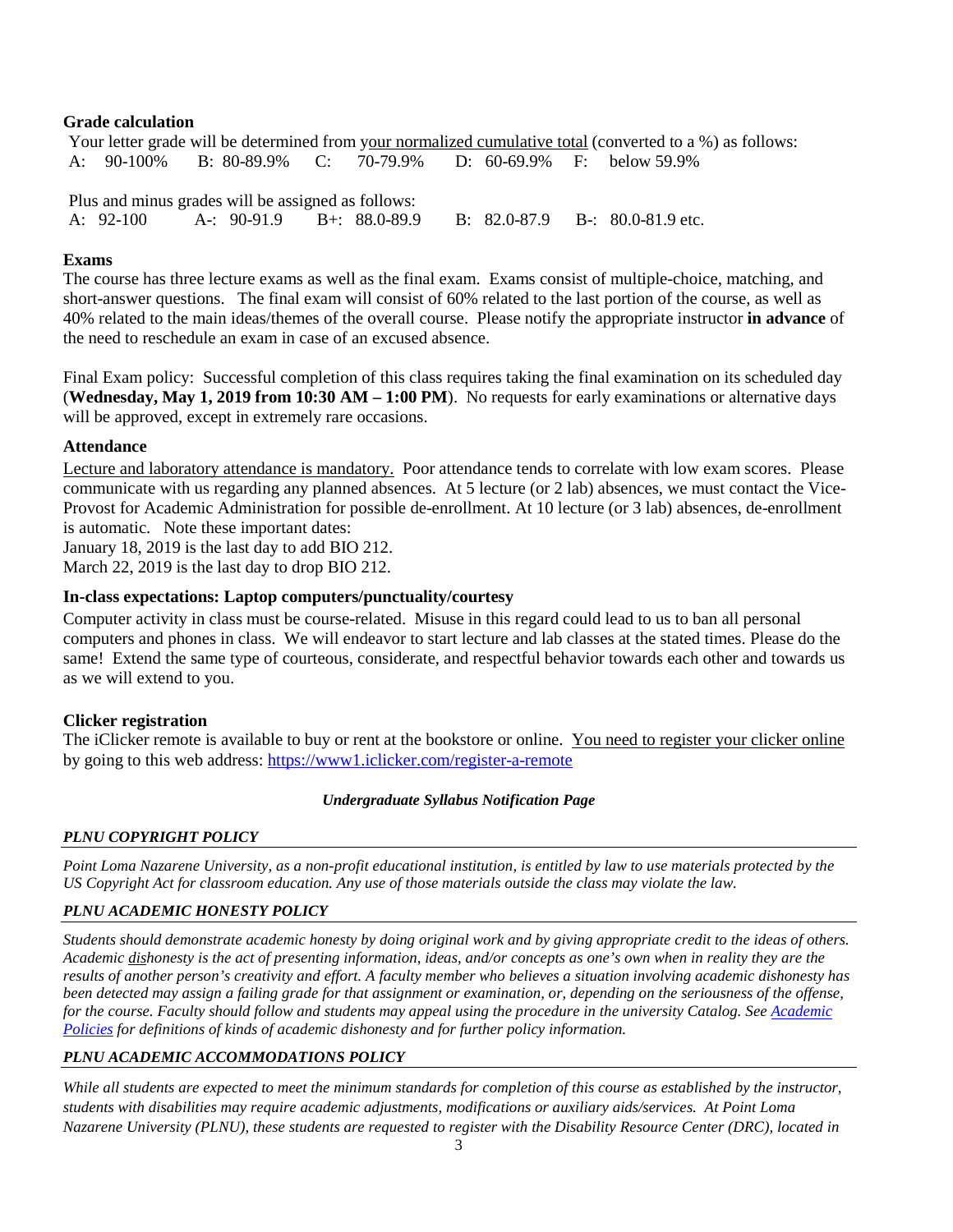*the Bond Academic Center. [\(DRC@pointloma.edu](mailto:DRC@pointloma.edu) or 619-849-2486). The DRC's policies and procedures for assisting such students in the development of an appropriate academic adjustment plan (AP) allows PLNU to comply with Section 504 of the Rehabilitation Act and the Americans with Disabilities Act. Section 504 (a) prohibits discrimination against students with special needs and guarantees all qualified students equal access to and benefits of PLNU programs and activities. After the student files the required documentation, the DRC, in conjunction with the student, will develop an AP to meet that student's specific learning needs. The DRC will thereafter email the student's AP to all faculty who teach courses in which the student is enrolled each semester. The AP must be implemented in all such courses.*

*If students do not wish to avail themselves of some or all of the elements of their AP in a particular course, it is the responsibility of those students to notify their professor in that course. PLNU highly recommends that DRC students speak with their professors during the first two weeks of each semester about the applicability of their AP in that particular course and/or if they do not desire to take advantage of some or all of the elements of their AP in that course.*

#### *PLNU ATTENDANCE AND PARTICIPATION POLICY*

*Regular and punctual attendance at all classes is considered essential to optimum academic achievement. If the student is absent from more than 10 percent of class meetings, the faculty member can file a written report which may result in deenrollment. If the absences exceed 20 percent, the student may be de-enrolled without notice until the university drop date or, after that date, receive the appropriate grade for their work and participation. Se[e Academic Policies](http://catalog.pointloma.edu/content.php?catoid=18&navoid=1278) in the Undergraduate Academic*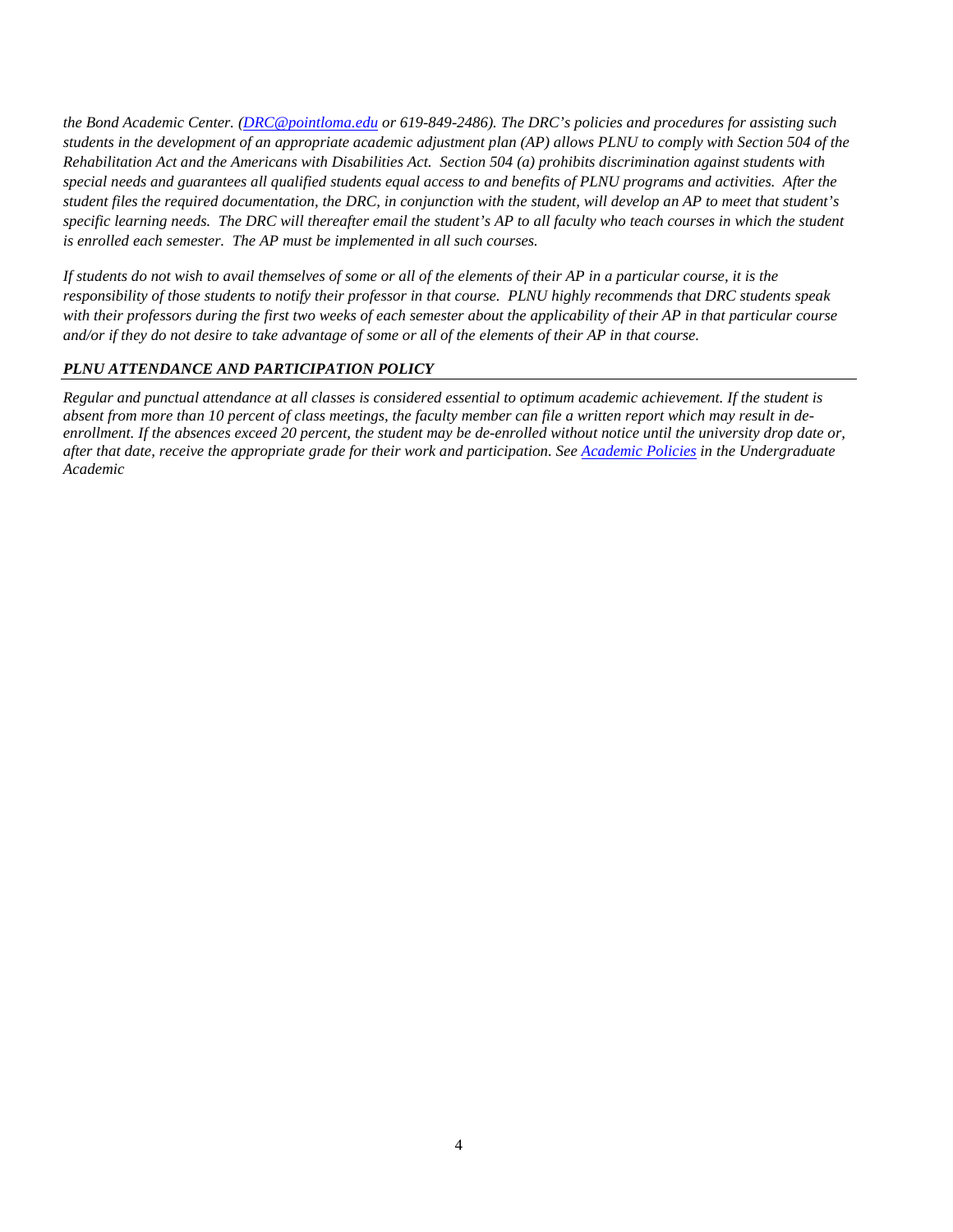| Week of | <b>Lecture topics</b>                                              | Lab topics                                             |
|---------|--------------------------------------------------------------------|--------------------------------------------------------|
|         | ("Chapters/sections/figures" refer to the Brooker text; "Readings" |                                                        |
|         | refer to articles/links on Canvas)                                 |                                                        |
| Jan. 7  | Part I: Algae, Plants, and Fungi (Dr. Anderson)                    | Monday lab (on Tuesday):<br>Lab #1a: Protist Diversity |
|         | 8 - Domain Eukarya: Common challenges/Common & unique solutions    | Lab #1b: Plant cells                                   |
|         | (Tuesday start with Monday schedule!)                              |                                                        |
|         | 9 - General Protist Information                                    | <b>NO TUESDAY LABS</b>                                 |
|         | ICA - Eukaryotic phylogeny                                         |                                                        |
|         | Section 23.5                                                       |                                                        |
|         | Syllabus verification due                                          |                                                        |
|         |                                                                    |                                                        |
|         | 11 - General Protist Information                                   |                                                        |
|         | $ICA - Algae$ pigments                                             |                                                        |
|         | Table 23.2                                                         |                                                        |
| Ja. 14  | 14 - Intro to Plant Diversity                                      | Monday lab:                                            |
|         | Figure 25.2                                                        | Lab #1 Quiz<br>Lab #2: Non-vascular,                   |
|         | 16 - Intro to Plant Diversity                                      | seedless vascular, and non-                            |
|         | <b>Botanical sense of place response due</b>                       | flowering seed plants                                  |
|         |                                                                    | (Examine 2, $&3$ wk ferns)                             |
|         | 18 – Plant Diversity: Non-vascular and vascular seedless plants    |                                                        |
|         | ICA – Arsenic and brake ferns                                      | Tuesday labs:                                          |
|         | Section 25.1                                                       | Lab #1a: Protist Diversity                             |
|         |                                                                    | Lab #1b: Plant cells                                   |
| Jan. 21 | 21 - No class: MLK Day                                             | <b>NO MONDAY LAB</b>                                   |
|         | 23 – Plant Diversity: Non-flowering seed plants/Gymnosperms        |                                                        |
|         | Section 25.3                                                       | Tuesday labs:<br>Lab #1 Quiz                           |
|         |                                                                    | Lab #2: Non-vascular,                                  |
|         | 25 – Plant Diversity: Flowering seed plants/Angiosperms            | seedless vascular, and non-                            |
|         | Section 25.4                                                       | flowering seed plants                                  |
|         | Quiz #1: What a Plant Knows (Prologue & Chaps. 1,2)                | (Examine 2, $&3$ wk ferns)                             |
| Jan. 28 | 28 – Plant Diversity: Alternation of generations, seeds vs. spores | Lab #2 Quiz                                            |
|         | <i>Figures 14.11, 28.1, 31.15</i>                                  | Lab #3: Flowers/seeds/fruits                           |
|         | Reading: A Passion for Order (3 questions)                         |                                                        |
|         | 30 - Exam #1 (does not include Lab #3)                             |                                                        |
|         | Feb. 1 - Plant Physiology: Reproducing with flowers & fruit        |                                                        |
|         | ICA - Flowering plant reproduction functional model                |                                                        |
|         | Section 31.1, 31.3 and 31.4                                        |                                                        |
| Feb. 4  | 4 - Plant Physiology: Growing & developing                         | Lab #3 Quiz                                            |
|         | Sections 28.1, 28.2, and 28.3, Pollination research homework due   | Lab #4: Stems, wood & roots                            |
|         |                                                                    | Harvest corn seedlings/analyze                         |
|         | 6 – Plant Physiology: Growing and developing                       | and graph data                                         |
|         | Plant Physiology: Obtaining matter by roots                        |                                                        |
|         | Section 28.4, 30.1, and 30.2                                       |                                                        |

# **BIO 212 Lecture and Lab Schedule –Spring 2019**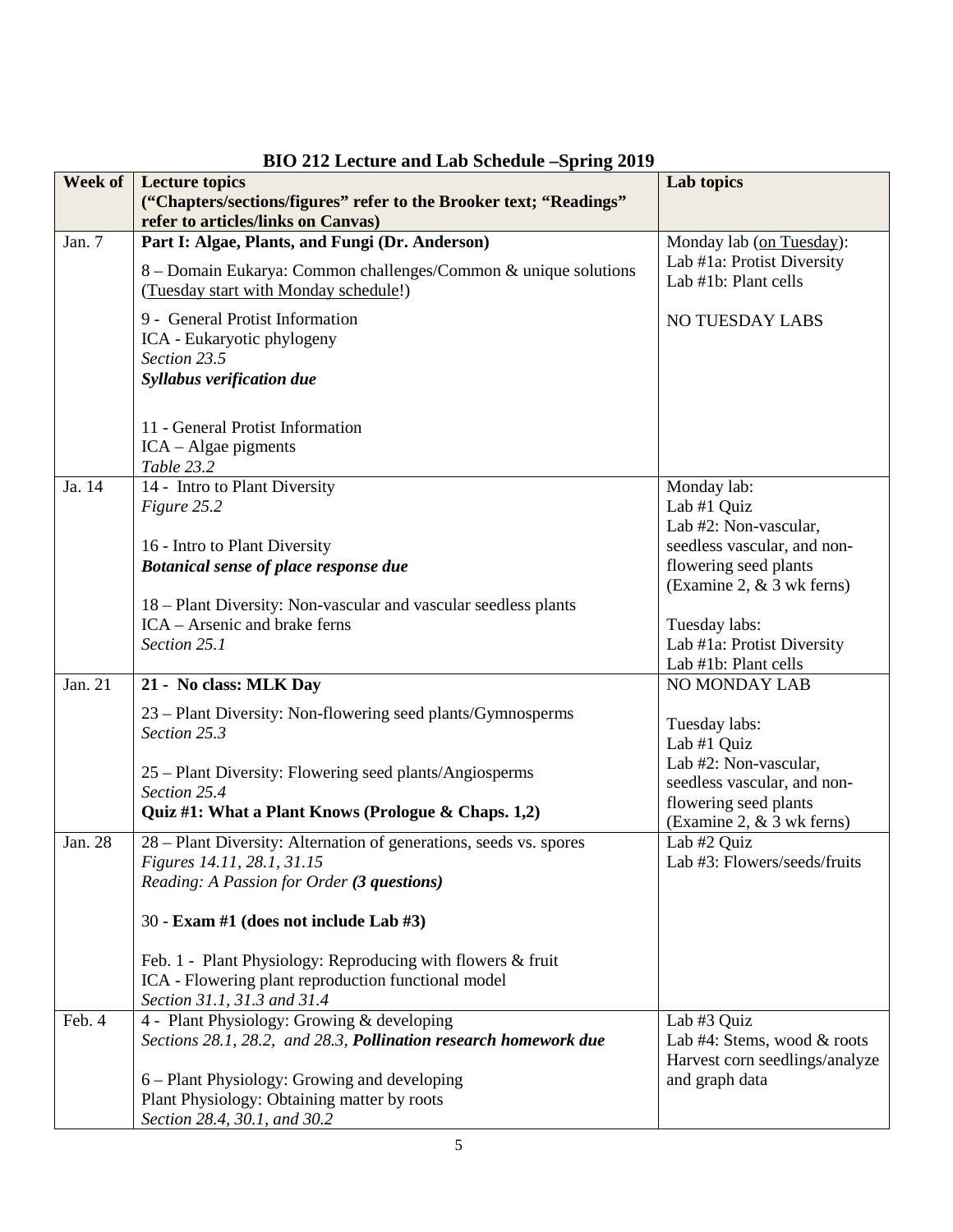|         | 8 – Plant Physiology: Obtaining energy $\&$ matter by photosynthesis<br>Sections 7.1 and 7.2<br>Quiz #2: What a Plant Knows (Chaps. 3,4)       |                                                        |
|---------|------------------------------------------------------------------------------------------------------------------------------------------------|--------------------------------------------------------|
| Feb. 11 | 11 - Plant Physiology: Obtaining energy & matter by photosynthesis<br>Sections 7.3 and 7.4<br>Reading: Nature's Green Revolution (3 questions) | Lab #5: Field trip to Balboa<br>Park (Plant diversity) |
|         | 13 - Plant Physiology: Transporting materials - cells and tissues<br>Sections 30.3 and 30.4                                                    |                                                        |
|         | 15 - Plant Physiology: Transporting materials - xylem & phloem<br>Section 30.5                                                                 |                                                        |
|         | Quiz #3: What a Plant Knows (Chap. 5,6 & Epilogue)                                                                                             |                                                        |
| Feb. 18 | 18 – Plant Physiology: Detecting to and responding to stimuli                                                                                  | Lab #4 Quiz                                            |
|         | Figures 29.2, 29.3, 29.4, 29.7, 29.11, and 29.12, Table 29.1                                                                                   | Lab #6: Leaves                                         |
|         | Water potential homework due                                                                                                                   | Discuss corn data                                      |
|         |                                                                                                                                                | <b>Course evaluation (first half)</b>                  |
|         | 20 – Plant Physiology: Removing wastes and Intro to Fungi<br>Parable reflection due                                                            |                                                        |
|         | 22 - Fungi                                                                                                                                     |                                                        |
|         | Section 23.6                                                                                                                                   |                                                        |
| Feb. 25 | 25 - Exam #2                                                                                                                                   | Lab #6 Quiz                                            |
|         |                                                                                                                                                | Lab #7: Animal Body Plans                              |
|         | <b>Part II: Animals</b>                                                                                                                        |                                                        |
|         | 27 – Intro to Animal Diversity                                                                                                                 |                                                        |
|         | Sections 26.1 and Figure 26.2                                                                                                                  |                                                        |
|         |                                                                                                                                                |                                                        |
|         | (Prof. McMullen joins us!)                                                                                                                     |                                                        |
|         | March 1 - Animal Diversity: Porifera, Cnidaria & Ctenophora                                                                                    |                                                        |
|         | Sections 26.3, 26.4, 26.5 and 26.6                                                                                                             |                                                        |
| Mar. 4  | No Classes - SPRING BREAK March 4-8                                                                                                            |                                                        |
|         |                                                                                                                                                |                                                        |
| Mar. 11 | 11 - Animal Diversity: Platyhelminthes, Nematoda, Mollusca, Annelida,                                                                          | Lab #7 Quiz                                            |
|         | Arthropoda & Echinodermata                                                                                                                     | Lab #8: Invertebrate dissection                        |
|         | Sections 26.7 and 26.8                                                                                                                         |                                                        |
|         |                                                                                                                                                |                                                        |
|         | 13 - Animal Diversity: Chordata                                                                                                                |                                                        |
|         | Chapter 27                                                                                                                                     |                                                        |
|         |                                                                                                                                                |                                                        |
|         | 15 - Animal Physiology: Reproducing                                                                                                            |                                                        |
|         | Section 39.1, and 39.2                                                                                                                         |                                                        |
|         | Reading: Doing physiology (3 questions)                                                                                                        |                                                        |
| Mar. 18 | 18 - Animal Physiology: Reproducing                                                                                                            | Lab #9: Tidepool adaptations                           |
|         | Sections 39.4 and 39.5, Figures 26.16 and 26.28                                                                                                | Choose the day/time that                               |
|         |                                                                                                                                                | works for you!                                         |
|         | 20 - Animal Physiology: Homeostasis                                                                                                            | Sunday, Mar. 17 - 1:30-3:00                            |
|         | Section 32.1 and 32.2                                                                                                                          | Monday, Mar. 18 - 2:00-3:30                            |
|         | Reading "Bat wings and elephant ears: Keeping cool" (3 questions)                                                                              | Tuesday, Mar. 19 - 2:30-4:00                           |
|         |                                                                                                                                                | (Meet in parking lot on the                            |
|         |                                                                                                                                                | west side of Rohr)                                     |